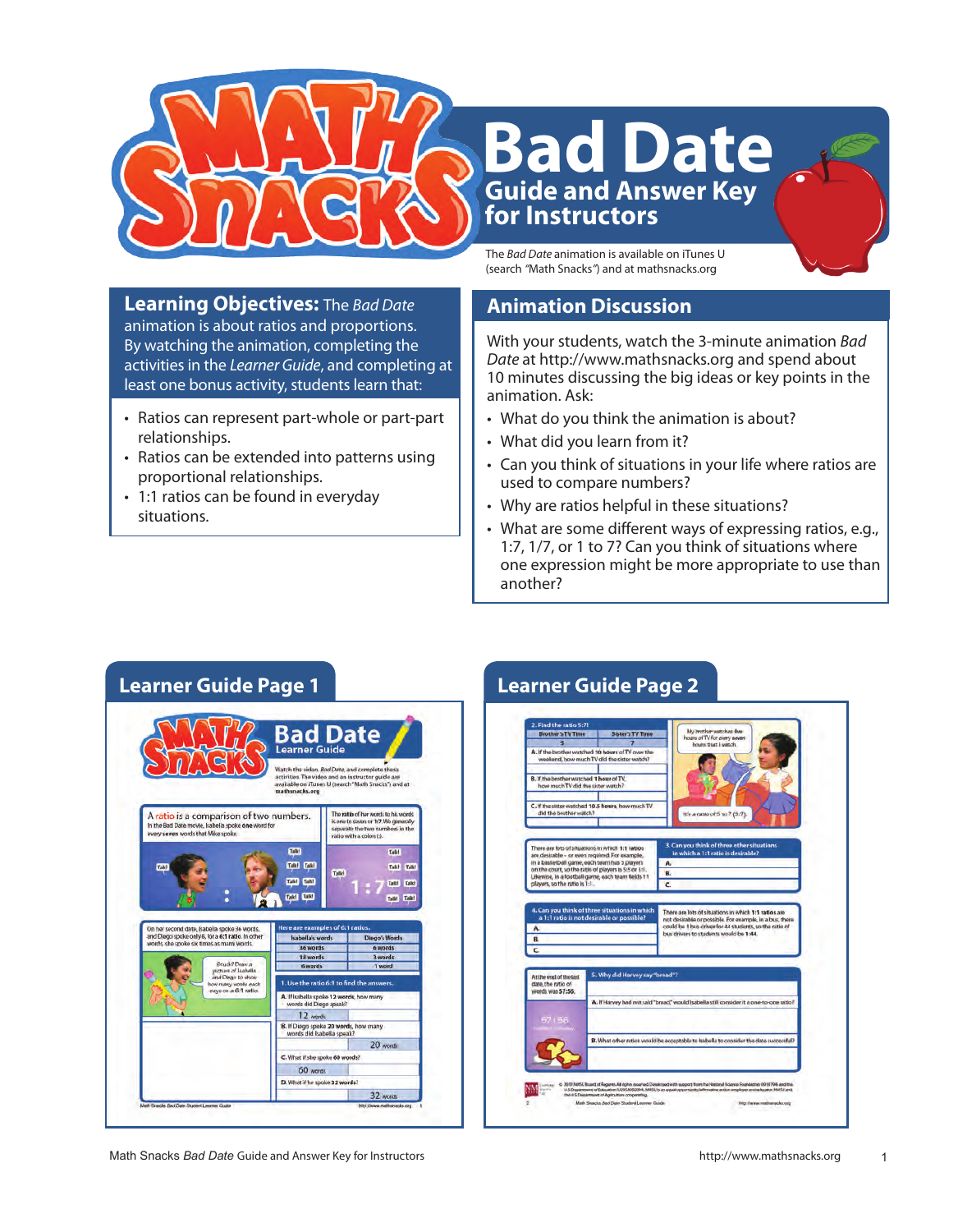#### **Bonus Activities**

Select one or more of these activities to do with your students after they have completed the *Learner Guide.*

- **1.** Ask students to imagine that Isabella had a date during which she spoke 64 words and her date spoke 512 words. Ask them to draw a picture, chart or graph that illustrates the ratio of her words to his words.
- **2.** Isabella complains that she has had a lot of bad dates. Her idea of a bad date is someone who talks a lot more than she does or a lot less. Ask students to imagine themselves on a bad date and write a funny story or an animation script about it. They should use ratios to help explain what was so bad about it.

*For example, maybe a student's idea of a bad date is someone who eats a lot more or a lot less than he or she does. A student may not consider a 1:1 ratio ideal!*

**3.** Ask students to make up five of their own ratio questions about text messaging. For example, if Derek sent 480 text messages last month and Angelina sent 464, what is the ratio of Derek's messages to Angelina's? Ask them to make an answer key on a separate sheet of paper. If there are several students in the class, they may exchange and answer each other's questions.

| <b>Question</b>                          | <b>Yes</b> | <b>No</b> | <b>Ratio</b><br><b>Yes:No</b> | <b>Fraction:</b><br><b>Yes</b> | <b>Ratio</b><br><b>No:Yes</b> | <b>Fraction:</b><br><b>No</b> |
|------------------------------------------|------------|-----------|-------------------------------|--------------------------------|-------------------------------|-------------------------------|
| <b>a.</b> Are you an only child?         |            |           |                               |                                |                               |                               |
| <b>b.</b> Are you wearing red<br>today?  |            |           |                               |                                |                               |                               |
| c. Do you understand<br>what a ratio is? |            |           |                               |                                |                               |                               |

**4.** Complete the following table and have students calculate the ratios.

- **5.** Student-created surveys. Divide students into teams of 2 or 3.
	- Have students create a 3-question survey with yes/no questions.
	- • Have students ask these questions to their classmates and other students in the school.
	- Have students create a table of their information similar to the table in #4.
	- • Have students calculate the ratios of the answers for each question and explain them verbally, in pictures, or in writing.
	- Have students calculate the appropriate ratios. Remember to remind them during the discussion how important it is to LABEL their ratios appropriately.

**NOTE: If you would like to see additional activities about ratios, please refer to the** *Instructor Guide* **for** *Atlantean Dodgeball***.**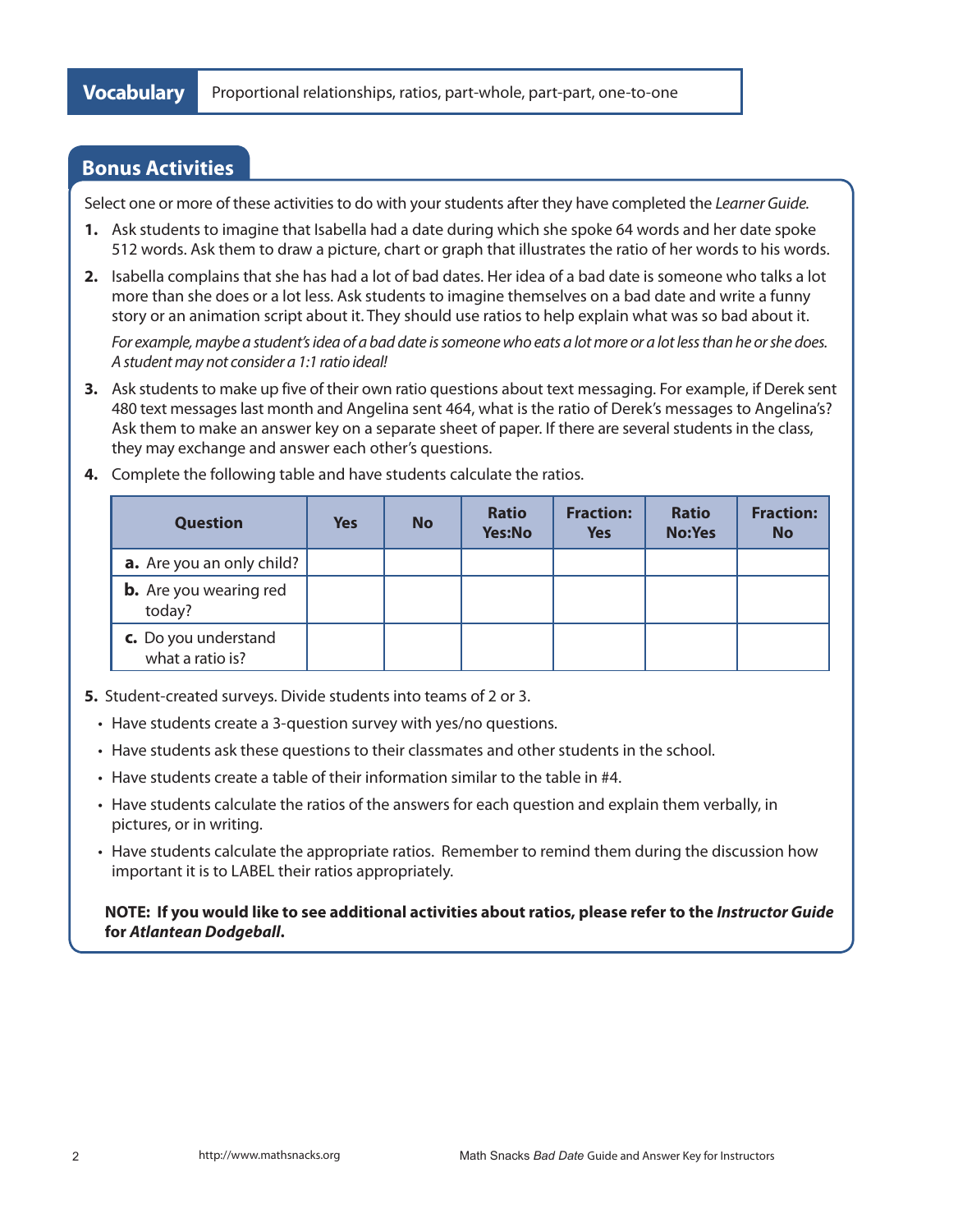#### **Page 1** Answer Key

#### **1. On her second date, Isabella spoke 36 words, and Diego spoke only 6, for a 6:1 ratio. In other words, she spoke six times as many words.**

#### **Find the ratio 6:1!**

| <b>Isabella</b>                                                       | <b>Diego</b>            |  |
|-----------------------------------------------------------------------|-------------------------|--|
| 6 words                                                               | 1 word                  |  |
| a. If Isabella spoke 12 words, how many words did Diego speak?        |                         |  |
| 12 words                                                              | <b>Answer: 2 words</b>  |  |
| <b>b.</b> If Diego spoke 20 words, how many words did Isabella speak? |                         |  |
| Answer: 120 words                                                     | 20 words                |  |
| c. What if she spoke 60 words?                                        |                         |  |
| 60 words                                                              | <b>Answer: 10 words</b> |  |
| d. What if he spoke 32 words?                                         |                         |  |
| Answer: 192 words                                                     | 32 words                |  |

#### **Page 2**  Answer Key

#### **2. "My brother watches five hours of TV for every seven hours that I watch. It's a ratio of 5 to 7 (5:7)." Find the ratio 5:7!**

| <b>Brother's TV Time</b>                                                      | <b>Sister's TV Time</b>                   | <b>NOTE: Please offer</b><br>some guidance for |  |
|-------------------------------------------------------------------------------|-------------------------------------------|------------------------------------------------|--|
|                                                                               |                                           |                                                |  |
| a. If the brother watched 10 hours of TV, how much did the sister watch?      | 2b. and 2c. because<br>students must take |                                                |  |
| <b>Answer: 10 hours</b>                                                       | <b>Answer: 14 hours</b>                   | into consideration the                         |  |
| <b>b.</b> If the brother watched 1 hour of TV, how much did the sister watch? | conversion from hours                     |                                                |  |
| <b>Answer: 1 hour</b>                                                         | Answer: 1 hr., 24 min., or 84 min.        | to minutes before<br>doing the ratio. If this  |  |
| c. If the sister watched 10.5 hours of TV, how much did the brother watch?    | is too difficult, do this                 |                                                |  |
| Answer: 7.5 hours; or 7 hours, 30 min.<br><b>Answer: 10.5 hours</b>           |                                           | as a large group.                              |  |

**3. There are lots of situations in which 1:1 ratios are desirable – or even required. For example, in a basketball game, each team has 5 players on the court, so the ratio of players is 5:5 or 1:1. Likewise, in a football game, each team fields 11 players, so the ratio is 1:1.** 

**Can you think of three other situations in which a 1:1 ratio is desirable?** 

*Answers will vary. Possible answers could include: marriage or dating, a party with boys to girls, piece of dessert for each person eating at a party.* 

*Instructors: There are many possible answers. Ask students to explain why they feel a 1:1 ratio is desirable for the situations they choose.*